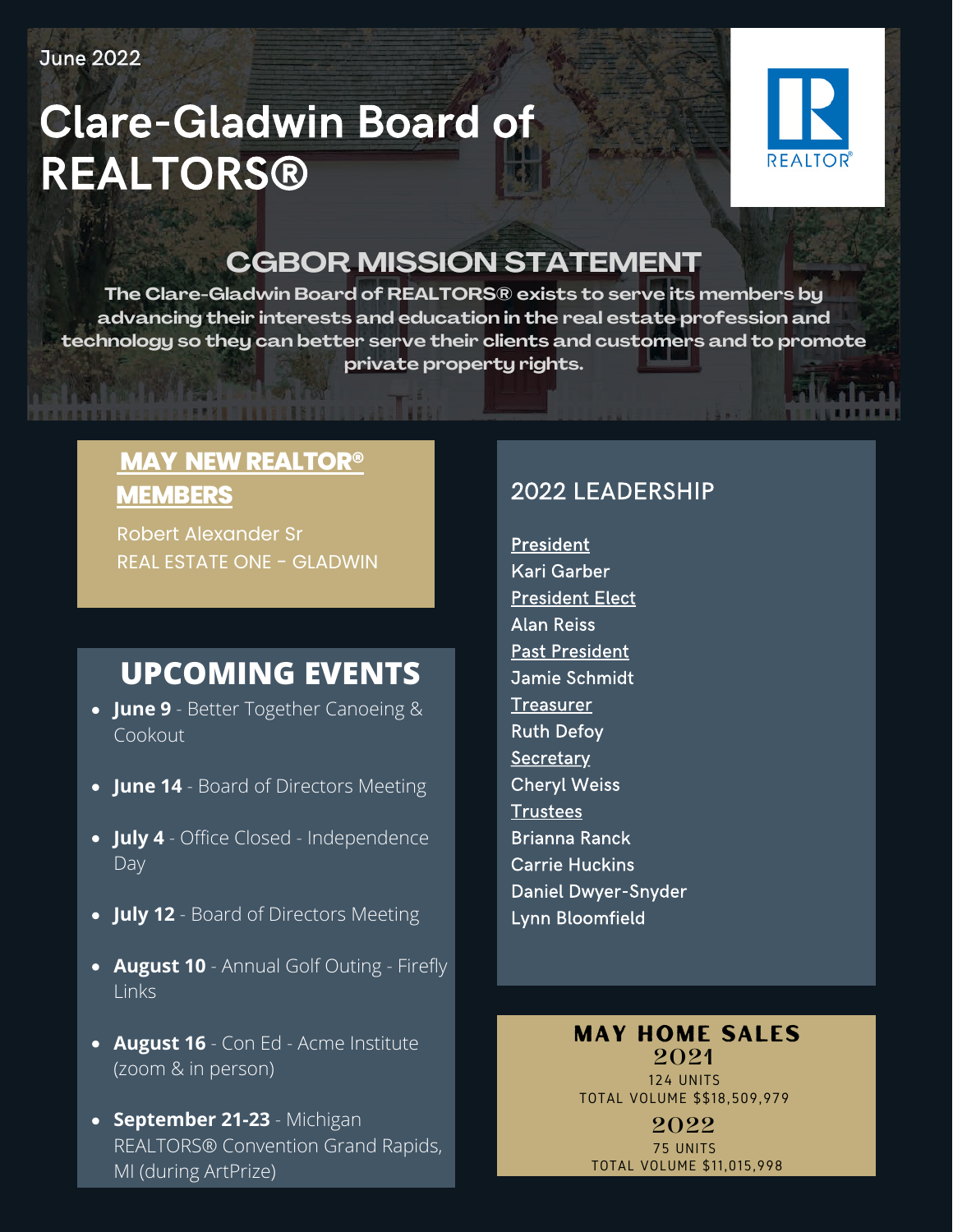

# General Membership Meeting

**HELD ON MAY 17, 2022**

Thank you !

*Tim Mester, Billings Twp. Joel Verner, Secord Twp. and Kyle Kigar for taking the time to speak to our Members!*

*The City Market for having us!*

*Paul Bailey of Americas Preferred Home Warranty for providing Coffee & Donuts*

*ALL OF OUR MEMBERS WHO WERE ABLE TO PARTICIPATE & ATTEND!!!*

We Hope You Are Able to Join Us in the Future!

#### **CONTINUING EDUCATION CLASS** 8/16/2022 **6 HOURS COURSE CODE:** THE ACME INSTITUTE **HYBRID (IN PERSON & ZOOM)**

CONGRATS TO OUR 50/50 RAFFLE WINNER Robin Stoner

THE FAIRHAVEN CHALLENGE WINNER IS . . . Cheryl Weiss

Register at TheAcmeInstitute.com

In Person Location: Mid Michigan College 1375 S. Clare Ave. Harrison, MI 48625 **Esther C Conference Room** 9am to 2:45pm \$35.00 Billed through CGBOR online **No-shows will be billed** 

Zoom link and .pdf materials to be sent to all registrants

# **Click to Learn More!**



#### A NOTE FROM YOUR PRESIDENT

I DON'T ALWAYS GO THE EXTRA MILE, BUT WHEN I DO, IT'S BECAUSE I MISSED MY **EXIT** 

THANK YOU TO ALL OF YOU WHO HAVE GONE THE EXTRA MILE WITH ME, JOINING COMMITTEES, GIVING FEEDBACK AND PARTICIPATING IN THE MEETINGS. WE APPRECIATE YOU!

KARI GARBER